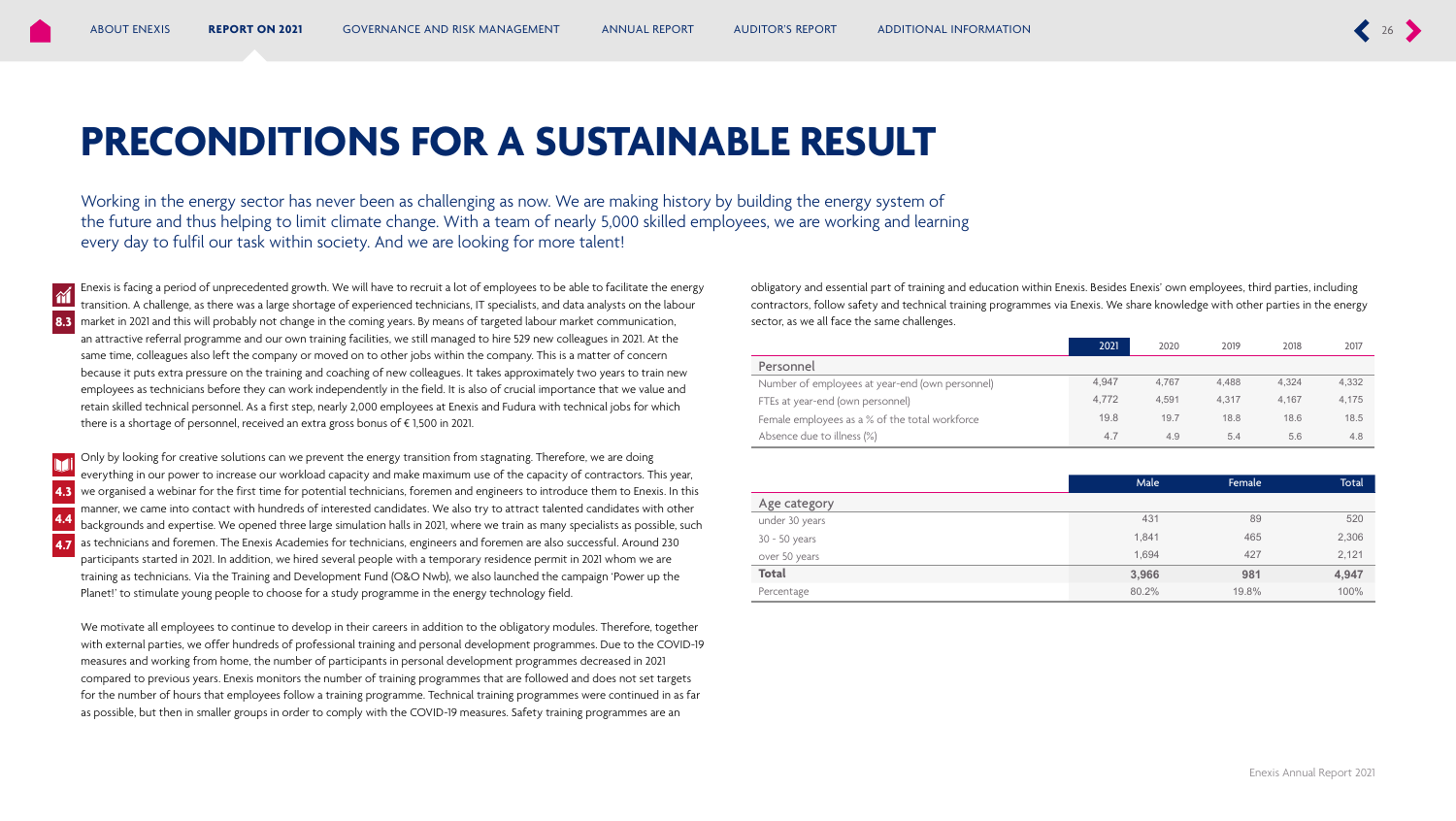<span id="page-1-0"></span>

|                      | Male                     |                          |                  |                      | Female                   |                          |                          |                          |                |
|----------------------|--------------------------|--------------------------|------------------|----------------------|--------------------------|--------------------------|--------------------------|--------------------------|----------------|
|                      | Wajong <sup>1</sup>      | WAO <sup>2</sup>         | WIA <sup>3</sup> | <b>Total</b><br>male | Wajong                   | WAO <sup>2</sup>         | WIA <sup>3</sup>         | Total<br>female          | Total          |
| Labour participation |                          |                          |                  |                      |                          |                          |                          |                          |                |
| under 30 years       | $\Omega$                 | $\overline{\phantom{a}}$ | $\sim$           | $\overline{2}$       | $\overline{\phantom{a}}$ | $\overline{\phantom{a}}$ | $\overline{\phantom{0}}$ | $\overline{\phantom{a}}$ | $\overline{2}$ |
| 30 - 50 years        | 3                        | $\overline{\phantom{a}}$ | 3                | 6                    |                          | $\overline{\phantom{a}}$ |                          | $\overline{2}$           | 8              |
| over 50 years        | $\overline{\phantom{a}}$ | 11                       | 5                | 16                   | $\overline{\phantom{a}}$ | $\overline{2}$           | $\overline{4}$           | 6                        | 22             |
| <b>Total</b>         | 5                        | 11                       | 8                | 24                   |                          | $\overline{2}$           | 5                        | 8                        | 32             |

1 Disablement Assistance Act for Handicapped Young Persons.

2 Invalidity Insurance Act.

3 Work and Income according to Labour Capacity Act.

|                              | Male          |         |                      | Female                                        |        |         |                        |                                               |
|------------------------------|---------------|---------|----------------------|-----------------------------------------------|--------|---------|------------------------|-----------------------------------------------|
|                              | <b>Inflow</b> | Outflow | <b>Total</b><br>male | Average<br>term of<br>employment <sup>1</sup> | Inflow | Outflow | <b>Total</b><br>female | Average<br>term of<br>employment <sup>1</sup> |
| In- en outflow <sup>2)</sup> |               |         |                      |                                               |        |         |                        |                                               |
| under 30 years               | 113           | 23      | 90                   | 1.30                                          | 33     | 10      | 23                     | 1.20                                          |
| 30 - 50 years                | 249           | 78      | 171                  | 5.44                                          | 55     | 28      | 27                     | 4.71                                          |
| over 50 years                | 61            | 184     | $-123$               | 34.32                                         | 18     | 26      | $-8$                   | 32.23                                         |
| <b>Total</b>                 | 423           | 285     | 138                  | 23.75                                         | 106    | 64      | 42                     | 15.34                                         |

1 Average term of employment in the event of outflow.

2 Employee turnover rate 6,6%.

#### **WORKING MORE EFFICIENTLY AND SMARTER**

In order to be able to handle the amount of work resulting from the energy transition, we are also looking at how we organise our work. We are doing everything we can to increase the efficiency of our business operations. First, we make sure that every employee knows what his or her personal contribution is to our goals. In addition, in 2021, we have become better and better at discussing our performance. Not to call each other to account, but to learn. Why were we not able to have the material at the project timely? What can one branch learn from the other? And how can we improve the collaboration with contractors? We analyse situations to remove the cause of waste in the process. Finally, we are working on improving our conduct and leadership. As we have to be able to apply our insights in practice. We give a lot of attention to complex change projects that form a risk in the execution of our strategy. For instance, we do our utmost to complete projects within the budget and with added value in our processes. Over 550 employees have now been certified in the LEAN method. They help teams to analyse their performance in a structured manner, to identify waste and to improve processes. ICT also helped by providing a new

software solution with which work preparators can calculate the impact that customer requests for new connections and additional capacity have on our grids. With this capacity test, work preparators can see directly whether there is sufficient grid capacity. This reduces the workload for our engineers.

#### **WORKING TOGETHER SAFELY AND HEALTHILY DURING THE COVID-19 PANDEMIC**

Our work on the vital infrastructure can never come to a standstill; also not during a pandemic. With clear instructions regarding the applicable COVID-19 measures, the work on our grids continued as usual in 2021. Nevertheless, there were a few anxious moments when nationwide measures against COVID-19 were announced. Can we continue to work behind the front door at customers? How should team meetings be organised? When can we go back to the office? The doors of our offices opened little by little again in the summer and closed again unfortunately in the fall. That was difficult for many colleagues. Fortunately, there were no major COVID-19 outbreaks at work within Enexis. This gave confidence that our measures and protocols for a <u>safe and healthy working environment</u> are effective.<br>

#### **Dilemmas and insights**

**8.8**

 $\gamma$ 

#### **IMPACT OF COVID-19 MEASURES ON THE WELL-BEING OF EMPLOYEES**

The COVID-19 pandemic does not only effect our work, it also effects our employees. We received signals in the past year that the COVID-19 measures were beginning to take their toll. As working from home also has a downside. It can lead to loneliness and an imbalance in the work / private life situation. In particular, young colleagues and new employees missed meeting each other and learning from each other. In the teams, we stimulated colleagues to stay in contact with each other and to look for customised solutions for employees who needed to work on site or meet each other. The resilience that we demonstrated again this year as an organisation strengthens our confidence in our ability to deal with the challenges facing us in the future.



As an organisation, we also want to learn from this exceptional period and hold on to the positive aspects of our way of working in the future. For instance, a decrease in travel time, more efficient meetings, and the fact that we have become increasingly digital savvy. How we will work in the future is not yet clear exactly; however, we do know that we will continue to work in a flexible manner. With the team result as the point of departure, we will look for a new balance together in working from home and working in the office. Experimenting and learning together are important keywords in this context. In this manner, we will work step-by-step in the coming years on creating a working environment that enables colleagues to do their work optimally every day.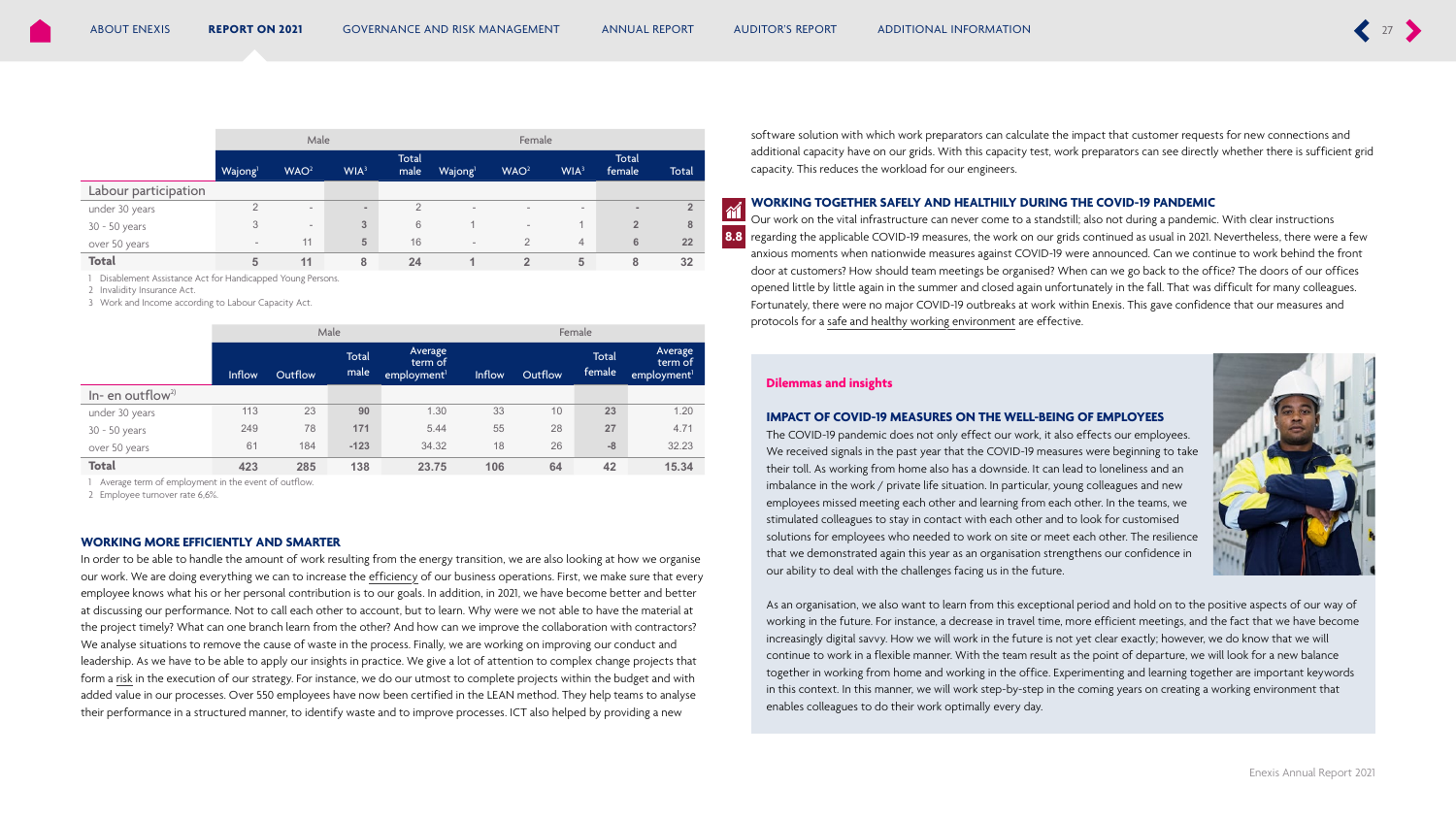<span id="page-2-0"></span>No matter how we work, safety will always remain our number one priority. Working with electricity and gas entails risks. The number of serious accidents remained limited in 2021 despite the heavy workload. This shows that colleagues know the safety instructions well and comply with these instructions; although, we do consider every accident one too many. Our LTIF score was higher this year than last year. This is mainly due to a higher number of minor accidents, such as tripping and stumbling. On the other hand, the LTIF score among contractors improved strongly in 2021. The reason for this is unknown and our contractors are looking into this.

|                                 | 2021   | 2020 | 2019 | 2018 | 2017 |
|---------------------------------|--------|------|------|------|------|
| Accidents and LTIF <sup>1</sup> |        |      |      |      |      |
| Fatal accidents                 | $\sim$ | -    | $\;$ | $\,$ |      |
| Enexis                          | 1.16   | 0.81 | 1.16 | 1.48 | 1.65 |
| Contractors                     | 1.21   | 2.64 | 2.58 | 4.53 | 2.20 |

1 LTIF the LTIF is the number of accidents resulting in absence per 1,000,000 hours worked.

It is our ambition to increase the level of our safety culture. One of the ways to measure safety awareness and consciously working safely is with the Safety Ladder of the Dutch Organisation for Standardisation (NEN, the Dutch equivalent of ISO). Based on a baseline measurement, which we carried out with external auditors, Enexis as a whole was at the end of step 2 in 2021. By constantly learning from incidents and good examples in all branches and departments, we intend to progress to step 3 in 2020. It is our aim to reach step 4 on the safety ladder within five years. We aim to prevent risks. Social safety is essential in this case, as a prerequisite for working safely is that people dare to speak up. This includes, for instance, discussing matters that are not going the way they should. We stimulate an integrity-aware company culture through targeted awareness programmes that encourage employees to speak up. We also updated the Enexis Code of Conduct in 2021, which sets out how Enexis employees should conduct themselves regarding people, devices and tools (such as telephones, laptops and emailing), and information.

### **AWARENESS OF HUMAN RIGHTS AND A SOCIALLY SAFE WORKPLACE**

We are working on building a culture of integrity in our organisation. This concerns, in particular, the right conduct and a good dialogue. We consider a socially safe workplace important for all employees. There are various reporting procedures, internal and external confidential counsellors, and a suspected misconduct regulation for reporting any violations. In addition, Enexis has an internal integrity committee that discusses integrity and fraud issues and ensures that integrity is embedded in our corporate culture.



We endorse the United Nations Universal Declaration of Human Rights and the fundamental principles and rights to work of the

International Labour Organisation (ILO). Enexis considers diversity and caring for employees to be of primary importance. We stimulate employees to express their opinions and points of view and Enexis offers employment conditions based on equal pay for equal work, and there is also attention for training and development. Employees have a considerable number of days off and specific leave days, for example, to provide support to parents and volunteer caregivers. Enexis makes no distinction of whatever nature. Aspects with regard to human rights are set out in the Collective Labour Agreement (CAO), company regulations, and the Enexis Code of Conduct. We have not formulated an objective, but we take a wide range of measures to mitigate risks with regard to human rights, corruption and bribery. Our policy to prevent corruption, such as conflicts of interest or bribery of employees, has been laid down in the Code of Conduct for Employees, the Suppliers Code of Conduct, in the CAO, and in our General Purchasing Conditions. With our Compliance Protocol, we stimulate employees to comply with laws and internal and external regulations.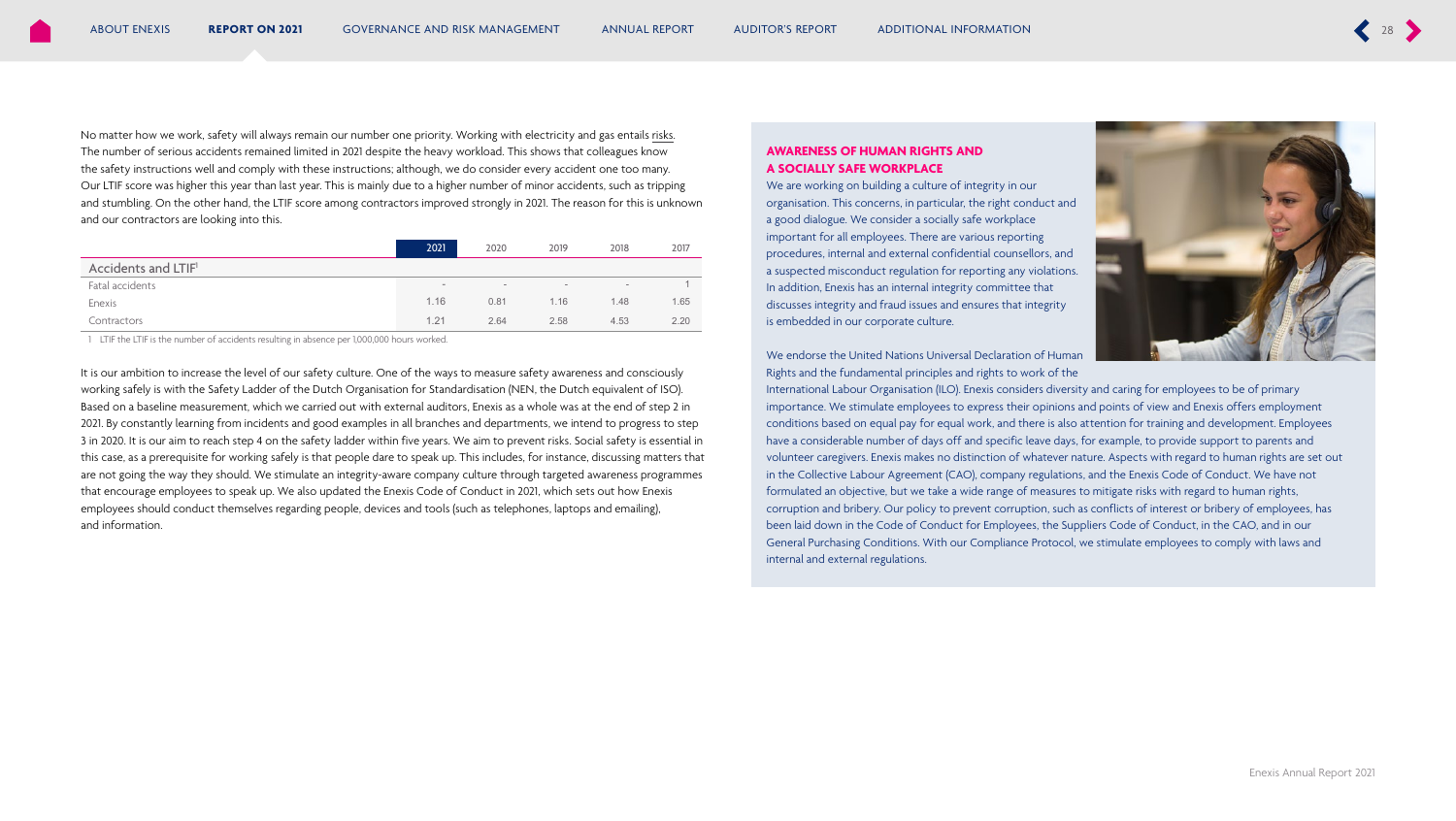#### <span id="page-3-0"></span>**ADAPTING TO A CHANGING WORLD**

Flexibility in our approach and solutions is essential as we observe that new issues are rapidly coming to the fore in the energy transition. Laws and regulations also need to be adapted in various areas. For example, which rules apply to new types of energy such as district heating and hydrogen? And how do we keep the energy supply affordable when we have to invest so much? We worked on influencing policy and entering into a dialogue on the European, national and regional level in 2021. We developed broadly supported strategic visions and gave concrete advice together with other energy companies. For example, regarding subsidy schemes for (home) batteries to store energy and reduce balancing schemes. In a letter to the Formateur of the new Dutch coalition government, we gave advice on urgent issues that the new government should take action on to facilitate the energy transition. For instance, setting priorities for the installation of infrastructure, efficient use of the system and drastically shortening procedures including procedures for permits. We also presented a guideline with concrete solutions to the RES regions in 2021 to make efficient used of the transmission capacity. We enter into coalitions with energy market parties and chain partners to increase our influence. For instance, we advocated establishing one sector association for green gas and to jointly work on increasing the production of green gas to realise the ambitions set out in the Climate Agreement. Together, we continue to advocate feasible plans and appropriate regulations to keep the system affordable.

#### **DIGITAL SECURITY**

**9.1 9.4**

> Another aspect that has our constant attention and where we respond to changes is digital security. The threat of cyberattacks is growing worldwide as well as the impact and complexity of the necessary measures. Hackers and cyber criminals are becoming increasingly cunning and seek political gains, money, or disruption of the chain. This poses a risk for Enexis. That is why we are constantly alert, and we protect our vital infrastructure, ICT systems, data and personal data structurally against cyber-attacks. In our information security and digital security approach, we not only focus on technology, but also on people, processes, and culture. In 2021 as well, we tested the security level of our systems regularly, we monitored our systems 24/7, and trained our employees actively to recognise and prevent cyber threats. Especially, the awareness regarding cyber security risks and incidents is of great importance. We also intensified the monitoring of, for example, email traffic in 2021 to prevent hacking attempts. Of course, we comply with privacy laws in this respect. We pay attention that data are not stored longer than strictly necessary. In this manner, we reduce the impact of any data leaks, and we are better able to protect the privacy of our customers as laid down in the General Data Protection Regulation (GDPR). Our ISO27001 certificate shows that Enexis Netbeheer has a well-functioning management system for information security.

> To ensure the security of our business operations, we are in close contact with the National Cyber Security Centre, the Telecom Agency and other energy companies regarding potential risks and threats. Our own cyber security specialists also participate in the Energy ISAC, a knowledge network of cyber security specialists of the vital companies in the energy sector. In this manner, we can share valuable knowledge quickly about incidents, threats, and vulnerabilities. We can thus take adequate measures quickly to ward off cyber criminals and others with evil intentions and prevent damage.

#### **MARKET FACILITATION**

Data are becoming increasingly important in our work and for an effective market facilitation. With the aid of registers, processes and systems, we provide insight into who consumes how much energy when. In this manner, customers can easily switch between energy suppliers. Also when a number of energy suppliers went bankrupt in 2021, we were able to arrange the administration carefully so that the energy supply was assured for customers. This process, which proceeded seamlessly for customers, demanded coordination in the background with many parties. The amount of data is becoming increasingly large now that customers are not only consuming energy, but also producing electricity and feeding it back into the grid. We must make even smarter use of data and we worked on this actively in 2021 together with grid operators, energy suppliers, and the bodies that responsible for programmes and measurements. Based on a shared vision, we want to facilitate the market in a uniform manner together with the other grid operators.

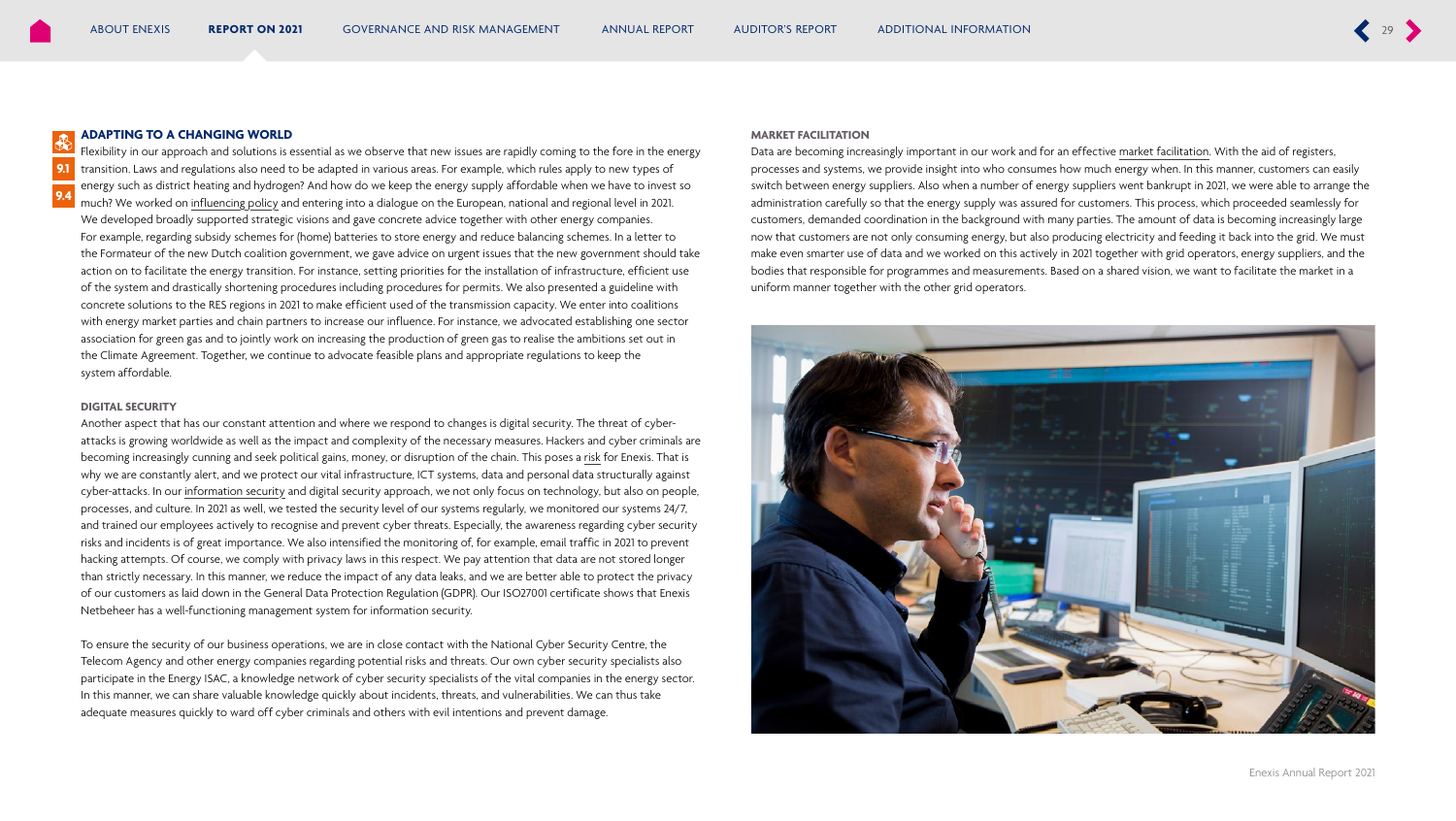#### **WHAT WE ARE DOING TO INCREASE OUR OWN SUSTAINABILITY**

Climate change is something we are very concerned about. We feel the responsibility to contribute to a sustainable world and fair business practices. In 2021, we focused on increasing circularity within our organisation and reducing our ecological footprint. Our contribution as a sustainable organisation has attracted attention. In 2021, we were again nominated the best grid operator in the category sustainability in the MT500, the list of 500 companies with the best reputation.

#### **INCREASING CIRCULARITY**

The Netherlands aims to be a circular economy in 2050; an economy without waste, in which everything centres on reusable resources. To achieve this goal, we have to take steps today in our consumption patterns and the production chain. To this end, we are entering into agreements with suppliers to use less raw materials, which also contributes to the reduction of CO<sub>2</sub> emissions. To gain insight into the composition of products, we ask the suppliers of our components to provide a 'material passport'. We also make agreements regarding circularity when purchasing products and services. To know where we stand with regard to our circularity performance and how we can achieve this goal, we performed a baseline measurement in 2021. This baseline measurement showed that we could achieve the largest CO<sub>2</sub> impact by increasing the circularity in cables, gas pipelines and transformers. We are looking into ways to reduce the impact of materials together with our suppliers. For example, can we use more recycled copper in gas pipelines or recycled polyethylene in electricity cables? We will develop a top 10 with concrete measures in the coming year. **12.2 12.4 12.6**

|                                          | $2021$ <sup>1</sup> | 2020 <sup>1</sup> | 2019 <sup>1</sup> | 2018 <sup>1</sup> | 2017   |  |  |
|------------------------------------------|---------------------|-------------------|-------------------|-------------------|--------|--|--|
| Amount of waste (in tons) <sup>2,3</sup> |                     |                   |                   |                   |        |  |  |
| Recycled waste                           | 24,825              | 29,369            | 28,540            | 27,281            | 30,185 |  |  |
| Incinerated waste                        | 1,325               | 1,505             | 1,523             | 1,618             | 1,529  |  |  |
| Waste to landfill                        | 203                 | 471               | 355               | 1,142             | 2,177  |  |  |
| <b>Biomass</b>                           | 162                 | 126               | 92                | 203               |        |  |  |
| Fermentation                             | 50                  | 78                | 95                | 101               |        |  |  |
| Composting                               | 9                   | 33                | 33                | 35                |        |  |  |
| Total                                    | 26,574              | 31,582            | 30,638            | 30,380            | 33,891 |  |  |
| Of which hazardous waste (%)             | 6.9                 | 9.3               | 4.7               | 5.3               | 0.4    |  |  |

1 Figures 2020 and 2019 contain the period januari 1st up to December 31st whithin which the last weeks of the year are based on an estimate by Milgro because the definite numbers are not yet known. Figures 2018 contain the 12 month period December 2017 up to november 2018.

2 From 2018 the Milgro classification method has been used. Up to the end of 2017, the SUEZ classification was used (Lansink ladder).

3 Enexis does not dispose of any radioactive waste. This is not released in our operating processes.

By carrying out repairs and maintenance, we are able to purchase fewer materials and we produce less waste. This is sustainable and saves costs. We can make use of installations for a longer period of time by carrying out repairs and maintenance. Approximately 330 transformers were overhauled and stations, transformer installations and gas components were upgraded and reused in 2021. This enabled us to save over € 8.6 million and we avoided the CO<sub>2</sub> emissions that would have been produced in the production.

At the end of the useful life, we opt for a sustainable solution for our waste. We work together with the waste processor Milgro to manage and reduce waste flows, to prevent waste, and increase recycling. We distinguish between 85 different waste flows and recycle 93% of our waste. By disposing of transformers and cast iron in a different way, processing cables in a more advanced manner and actively steering on the emptying of containers, we were able to save over € 200,000 in 2021. And we continue to look for more possibilities for sustainable waste management.

#### **REDUCING OUR FOOTPRINT**

**13.2**

 $\overline{\mathbf{Q}}$ 

With our work and the use of raw materials, it is unavoidable that we have an impact on the climate. We feel responsible for the emissions that we cause. Therefore, we make a conscious choice to work CO<sub>2</sub> neutral and to reduce our emissions where possible. The biggest challenge for us are grid losses and leakages; this is energy that is lost during transmission in our cables and pipelines. We have chosen to procure 100% renewable energy for the electricity grid losses. This concerns large quantities. As the volume of our electricity grid losses equals the consumption of around 400,000 households. In 2021, 30% of our volume consisted of energy from Dutch wind farms (2020: 35.1%). The remaining 70% came from countries that are members of the European Union and from the Association of Issuing Bodies (AIB) (2020: 64.9%). It is our aim that 55% of our grid losses will by 2030 be comprised from renewable sources from the Netherlands.

We are taking steps, together with suppliers and chain partners, to reduce grid losses, for instance, by making use of alternative materials or designing our grids differently. To stimulate sustainable choices, we use an internal value for CO $_{_2}$  in our purchasing and investment decisions ( $\epsilon$  50 per ton in 2021). This forces us to constantly search for sustainable alternatives. The CO<sub>3</sub> valuation model is part of the ROBAM system (Risk & Opportunity Based Asset Management). We assess the valuation of CO<sub>2</sub> every year together with other energy companies. To learn and evaluate the effects, we work together closely with other grid operators.

If reduction of emissions or green purchasing is not possible, we compensate the climate effect. With the purchase of Gold Standard Certificates, we invest in projects that provide for the reduction of emissions elsewhere in the world. Our gross emissions amounted to 146,769 tons CO<sub>2</sub> equivalent in 2021. A detailed explanation of our CO<sub>2</sub> footprint is provided in the 'Additional information section'.